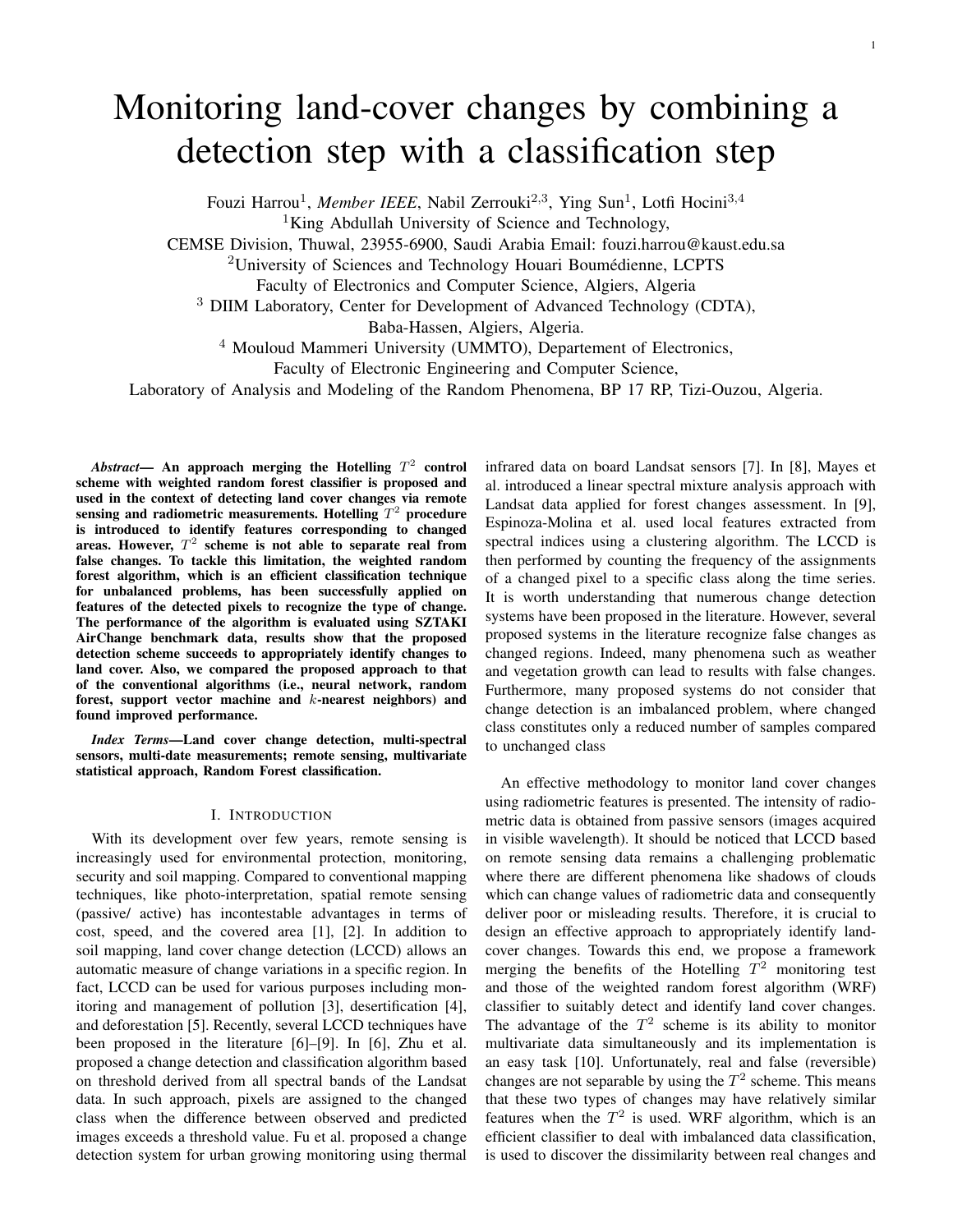false changes. Specifically, only features of selected pixels during detection phase via  $T^2$  scheme are used by WRF. In other words, the role of detection phase is to remove features without change, hence the size of the training dataset in WRF is reduced. Data from SZTAKI Air Change benchmark is used to evaluate the proposed strategy. The results indicate that the integrated  $T^2$ -WRF strategy is found to be suitable in detecting real changes with a reduced error rate. Section II presents radiometric feature extraction.  $T^2$ -based LCCD and WRF classification are described in Sections III and IV respectively. In Section V we assess the efficiency of the developed approach, and conclusions are presented in Section VI.

#### II. FEATURES EXTRACTION FOR LCCD

Extracting relevant features from aerial or remote sensing images is not an obvious task due to the presence of regional characteristics like build regions and large areas with vegetation. In traditional change detection technologies, feature generation is accomplished via a software, like ENVI1 or eCongnition2. The key idea behind the use of radiometric values as an indicator to identify changed regions is to associate to the same pixel at two time instants  $t_1$  and  $t_2$  a sequence of radiometric values (extracted from three spectral bands).

With the presence of potential changes in remote sensing measurements, the main target is to classify real and false changes. To do that, we propose the use of two stages procedure namely detection and classification of changes. On one hand, the detection phase consists of the application of the  $T<sup>2</sup>$  technique on radiometric values to separate unchanged from changed regions. On the other hand, the WRF-based classification focuses only on pixels previously detected by  $T^2$ to separate real changes from false changes. The main advantage of using two-stages-based approach (detection followed by classification) is to reduce the number of training samples used by the WRF algorithm compared to classification without a detection phase. Unchanged pixels, which are identified by the  $T<sup>2</sup>$  scheme, have been excluded from the classification stage.

## III. HOTELLING  $T^2$  monitoring scheme

Consider a data matrix  $\mathbf{X} \in R^{n \times m}$  with n measurements and m process variables,  $\mathbf{X} = [\mathbf{x}_1^T, \dots, \mathbf{x}_n^T]^T$ . Assume  $\mathbf{x}_t$ ,  $t =$  $1, 2, \ldots, n$  is normally distributed with mean  $\mu$  and covariance matrix  $\Sigma$ . A multivariate Shewhart chart, also known as a  $T^2$ chart or a  $\chi^2$  chart [11], [12], to monitor the process mean is based on the decision statistic:

$$
T_t^2 = \left[ (\mathbf{x}_t - \mu)^T \mathbf{\Sigma}^{-1} (\mathbf{x}_t - \mu) \right]
$$
 (1)

where  $x_t$  is a vector of m variables,  $\mu$  is a vector of in-control means of each variable, and  $\Sigma$  is the covariance matrix of **X**. This chart is the most common multivariate process monitoring technique used to monitor the mean of a normally distributed process. The upper limit for this control chart is:  $UCL =$  $\chi^2_{\alpha,m}$ . We claim that the process is abnormal when the  $T_t^2$ overpass the threshold value,  $\chi^2_{\alpha,m}$  [13].

### IV. LAND-COVER CLASSIFICATION PHASE VIA WRF

Land-cover classification aims at separating real from false (reversible) changes for the detected pixels. The use of the detection phase permits to reduce the number of pixels to be classified, where unchanged pixels are excluded from the classification phase. The key concept in classification is to define the model's parameters in the training phase. After the model is determined, then it will be employed to classify new data. Here, we choose the weighted random forest procedure as classifier because of its capability to operate efficiently with large and imbalanced datasets. Furthermore, it can handle an important number of features without overfitting (by its capacity to manage an important number of trees).

Compared to the classical random forest algorithm which tends to be biased towards the majority class (unchanged pixels), WRF algorithm attributes a weight to each class individually, with the minority class given larger weight (i.e., higher misclassification cost for changed pixels).

It should be pointed out that Random forest classier can reach a high accuracy than many conventional classification algorithms, where it minimizes the overall classification error rate and has the capacity to merge many classifiers [14]. However, in the presence of imbalanced data RF ability is slightly weakened, it is because that each classifier has the same weight before combination (voting phase) [15]. Hence, to address this problem, a methodology of merging classification algorithm with different weights has been developed. In WRF approach, each individual classifier is pondered by a weight (representing the individual confidence of its decisions). Class weights are used to permit a robust separation between the majority and the minority classes.

The key concept of the WRF classifier is to compute misclassification rate for each tree Out-Of-Bag (OOB), and the class prediction for WRF is then given by combining the weighted vote from each individual tree. Instead algorithms based on error minimization like Support Vector Machine or neural network, Random Forest has an effective methodology for estimating classes when proportion of the data is missing (unbalanced problems).

Figure 1 illustrates the main principles of the weighted random forest. Initially, the algorithm assigns a weight to each class, where the minority class attributed higher weight. The class weights,  $CW(j)$ , are introduced in two places of the algorithm namely (i) in the tree induction procedure to find tree's splits, (ii) and in the terminal nodes,  $Fn(i)$ , of each tree whose impact the guidance of the voting process.

Initially, a set of new training subsets  $S(i)$  are generated randomly from original training set using bootstrap sampling technique. The same strategy is applied to each subset (boostrechnique. The same strategy is applied to each subset (boost-<br>raping), where only  $\sqrt{M}$  features are picked from the extracted features  $(M$  represents the total number of features). The new generated features are then predicted separately using different trees for each subsample. The remaining samples after each boostrap sampling are used for tree's evaluation procedure. Only tree corresponding to the best accuracy is selected. In fact, the class weights are considered in the tree selection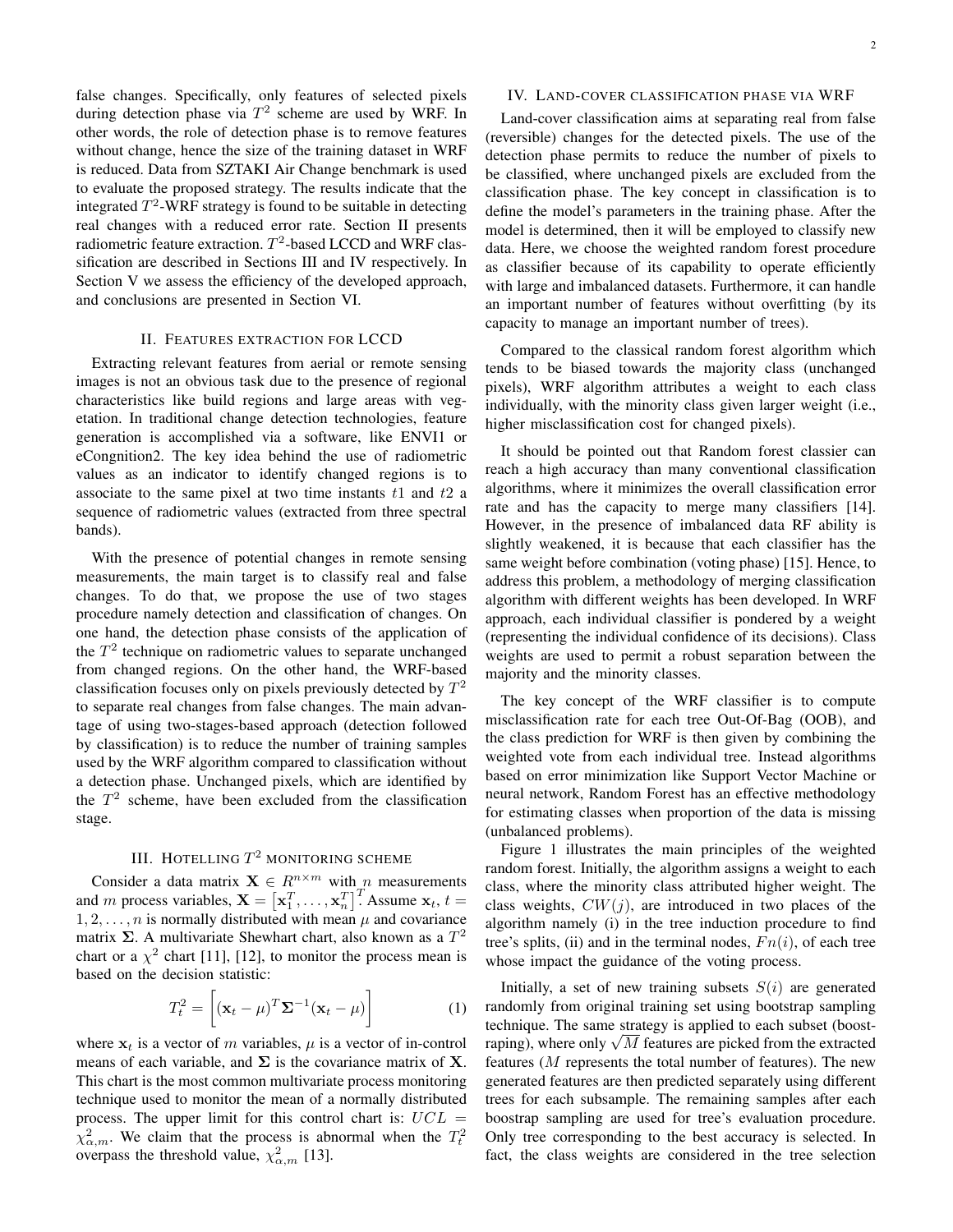

Fig. 1. A diagrammatic representation of the WRF classifier.

during separate prediction phase. The next step consists of aggregating the results of all the trees. This procedure is based on weighted voting procedure  $V(j)$  instead of the majority voting to allow an adequate separation between the majority and the minority classes.

| <b>Algorithm 1:</b> Pseudo-Code of WRF algorithm                                                                                                                                             |  |  |  |
|----------------------------------------------------------------------------------------------------------------------------------------------------------------------------------------------|--|--|--|
| <b>Input:</b> X Original data (feature vector)                                                                                                                                               |  |  |  |
| Initializing class weights $CW(j)$ , $j \in [1K]$ ; where K=Number of classes                                                                                                                |  |  |  |
| For $i \in [1N]$ , where N is the number of trees                                                                                                                                            |  |  |  |
| Boostrap sample S(i) from original data<br>٠                                                                                                                                                 |  |  |  |
| Construct tree $Tr(i)$ for $S(i)$<br>$\bullet$                                                                                                                                               |  |  |  |
| Assign class weight $CW(k)$ to $Fn(i)$ if $Y(i) = k$ and $k \in [1K]$<br>$\bullet$                                                                                                           |  |  |  |
| where $Y(i)$ is the predicted class label by the tree $Tr(i)$                                                                                                                                |  |  |  |
| End for                                                                                                                                                                                      |  |  |  |
|                                                                                                                                                                                              |  |  |  |
|                                                                                                                                                                                              |  |  |  |
| $\begin{array}{ l } \hbox{For $j\in[1K]$}\\ \bullet \hspace{0.5cm} V(j) {=}\sum_{i=1}^{N}\frac{\mathrm{Fn}(i)}{\sum_{j=1}^{K}\mathrm{CW}(k)} \hspace{0.5cm} \text{ if $Y(i)=k$} \end{array}$ |  |  |  |
| End for                                                                                                                                                                                      |  |  |  |
| • $Y_{Final} = \text{Argmax}_{i}(V(j))$                                                                                                                                                      |  |  |  |
| <b>Output:</b> $Y_{Final}$ (Class label)                                                                                                                                                     |  |  |  |

#### V. RESULTS AND DISCUSSION

#### *A. Data collection*

This part is dedicated to an evaluation of the  $T^2$ -WRF approach in detecting LCCs by using real multi-date-images. Data from SZTAKI AirChange Benchmark set [16] has been used to investigate the capacity of the proposed approach. This dataset is gathered by the Hungarian Institute of Geodesy Cartography and Remote Sensing (HIGCRS), and consisting of several optic aerial image pairs with a resolution of 1.5 meters of  $952 \times 640$  pixels [16]. The multi-date images are associated with the ground of truth masks. They are acquired with different time intervals to include different changes such as deforestation assessment and urban growing planning. Figure 2(a-c) depicts an example of the image pairs at two time instant  $(t1$  and  $t2$ ) the corresponding binary mask, highlighting changed areas with white dots.



Fig. 2. Sample of an image at  $t1$  (a), same image at  $t2$  (b), and the ground truth image (c).

SZTAKI AirChange Benchmark, which is rich data, covers the whole thematic classes and contains different regional physiognomies like vegetation (agricultural areas known by homogenous regions) urban (generally cities and towns known by heterogeneous areas). This variety of data makes change detection a challenging task, in particular in the ground truth, reversible changes are labeled as unchanged pixels. To address this difficulty, three main categories of pixels are considered here: unchanged, real changes and false changes. The first class presents irreversible changes like desertification and natural phenomena (e.g., forest fires). The unchanged class contains pixels that keep the same thematic classes across the time interval, such as water areas. The third class, false change is for pixels that have undergone a change in radiometric values but not in the thematic classes such as variation in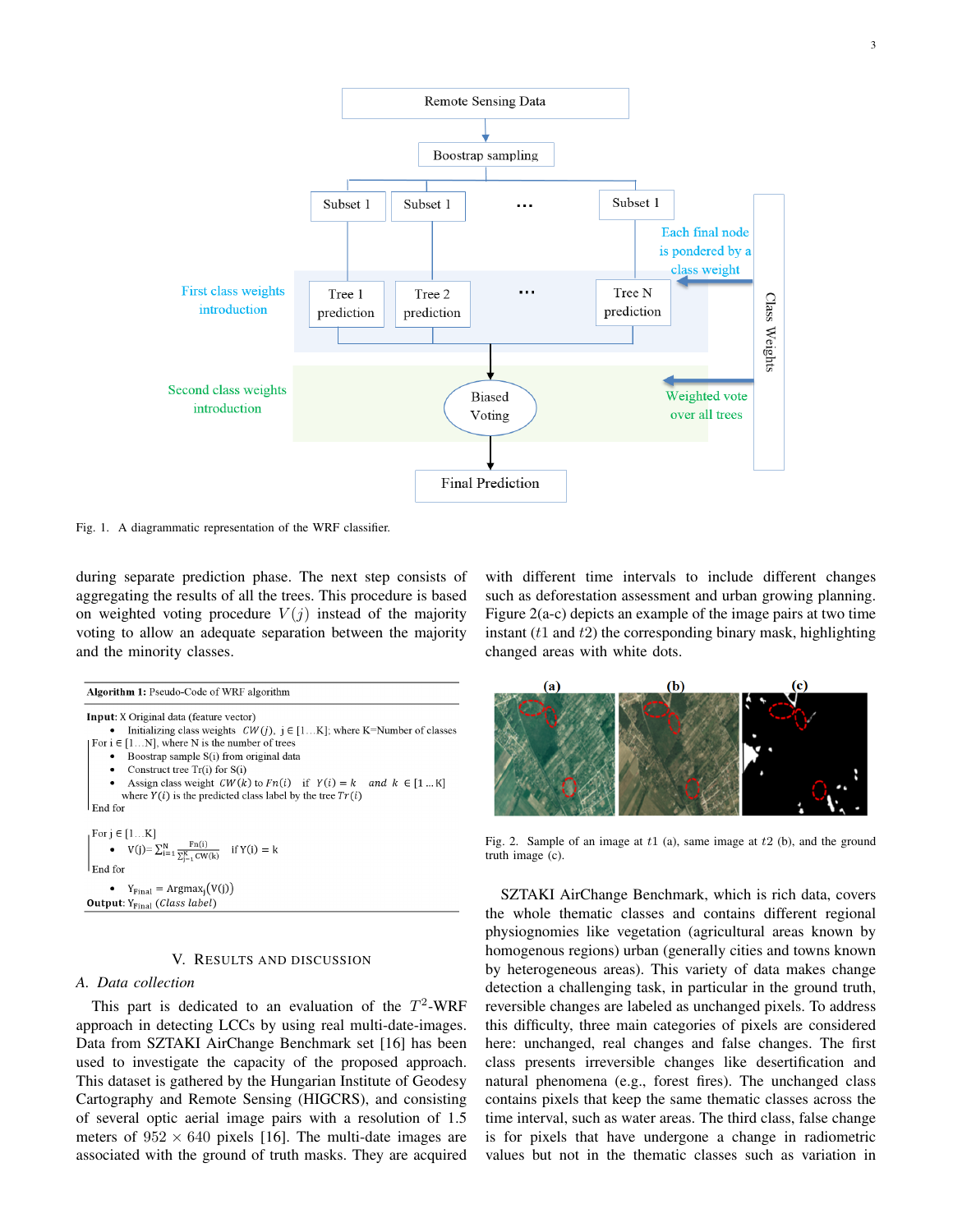the degree of greenery for grass areas or snowfall. This type of change is not labeled as changed because it is seasonal.

#### *B. Evaluating LCCD Results*

To evaluate the performance of  $T^2$  monitoring scheme, we first used change-free data to compute the  $T^2$  decision threshold. The training data consists of the variation between radiometric values in different bands collected at two different instants. The data consist of three columns corresponding to the number of bands and 500 rows (representing the number of pixels). Based on the training data, the threshold is set to be  $UCL = 21.03$  with the predefined probability of false alarm of 5%. Here, the training data has been chosen from different areas including bare soil, vegetation, and urban regions, to consider the variety of land cover. To illustrate the detection capability of the  $T^2$  approach, we used testing data of 500 pixels comprising real changes. Results of the  $T^2$  approach is presented in Figure 3(a), which indicates the presence of possible LCC.  $T^2$  approach based on testing data with false changes is displayed in Figure 3(b). We conclude that this multivariate approach is able to detect changes but it cannot differentiate between true and false changes.



Fig. 3.  $T^2$  approach: (a) real and (b) false changes.

The WRF classifier is used to separate real from false changes. The WRF is applied only to the features of the flagged pixels by  $T^2$  approach. The proposed  $T^2$ -WRF strategy is compared with some common machine learning schemes namely neural network, Random Forest, K-NN, and SVM without a detection step.

The parameters of each algorithm, which provide the highest accuracy, have been determined in the training stage. The NN classifier with one hidden layer and nine neurons has been selected. The number of neighbors in KNN is set to at 3. In SVM, radial basis function (RBF) kernel with the width of the Gaussian kernel  $\sigma = 0.125$ , and the parameter for the soft margin cost function  $C = 128$ , is used. For WRF classifier, after testing different parameter settings, we fix the number of trees in the forest to 10 and weights to 15. Since change detection presents a case of imbalanced data, so, to accord more interest to the rare class (changed) two accuracies corresponding to changed and unchanged classes are separately computed for different algorithms.

TABLE I COMPARISON OF THE  $T^2$ -WRF procedure with conventional MACHINE LEARNING APPROACHES.

|                | Accuracy of   | Accuracy of     | Kappa |
|----------------|---------------|-----------------|-------|
|                | changed class | unchanged class |       |
| Neural Network | 66.53         | 90.92           | 0.76  |
| <b>KNN</b>     | 41.21         | 86.66           | 0.72  |
| <b>SVM</b>     | 69.59         | 91.05           | 0.76  |
| RF             | 51.20         | 93.18           | 0.78  |
| <b>WRF</b>     | 85.30         | 95.20           | 0.87  |

Table I presents the classification accuracy of the  $T^2$ -WRF strategy and the conventional procedures when applied to Sztaki Airchange dataset. Results in Table I point out that the proposed approach is found to be better (highest accuracy) in identifying LCCs in comparison to the conventional learning algorithm. It can be concluded that the LCC detection is improved by integrating  $T^2$  -based detection approach with WRF classification. Also, the conventional procedures (i.e., NN, k-NN, and SVM) resulted in many misclassifications (Table I). This is because pixels with false changes are misclassified as "changed". Furthermore, some algorithms such as Support Vector Machine or neural network where classification is based on overall error minimizations (well classifying majority class and completely misclassifying the minority class) which are not suitable in such situations (imbalanced data). Another reason that the  $T^2$ -WRF approach surpassed the other algorithms is that weighted random forest provides high accuracy over the minority class while keeping acceptable accuracy for the majority class.

## VI. CONCLUSION

In this paper, we introduced an effective land-cover change detection (LCCD) technique that utilizes variation in radiometric values of aerial images. In this approach,  $T^2$  monitoring scheme has been utilized for LCCD and the WRF classifier has been applied to distinguish the type of change. Using SZTAKI Air Change benchmark dataset, we show the efficiency of  $T^2$ -WRF in detection land-cover changes. The results indicate that the integrated  $T^2$ -WRF is found to be better in LCCD in comparison to other commonly used algorithms.

#### ACKNOWLEDGMENT

This publication is based upon work supported by the King Abdullah University of Science and Technology (KAUST) Office of Sponsored Research (OSR) under Award No: OSR-2015-CRG4-2582. The authors (Nabil Zerrouki and Lotfi H Hocini) would like to thank the DIIM laboratory, Centre de Developpement des Technologies Avancees (CDTA) for the continued support during the research.